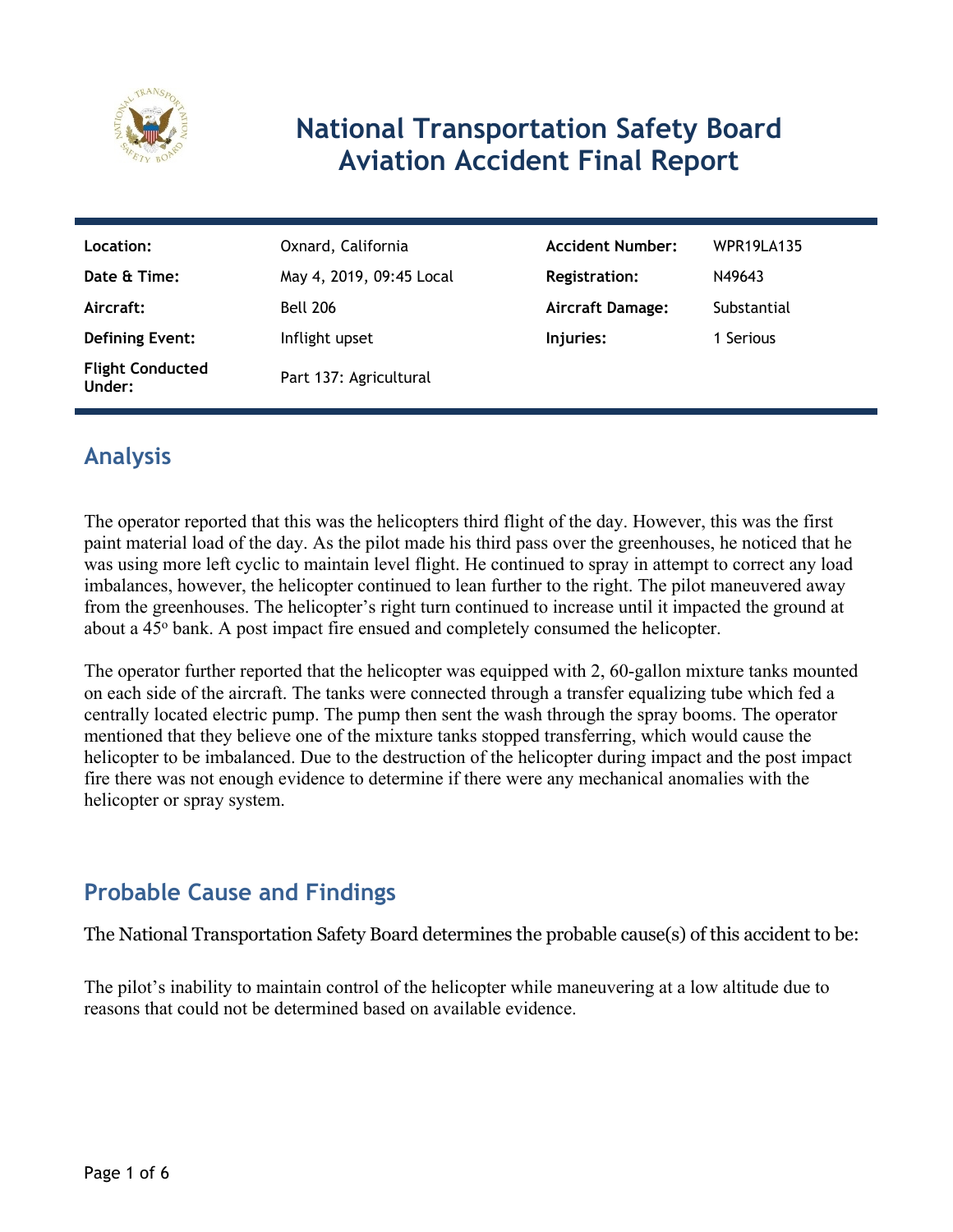| <b>Findings</b>         |                                          |
|-------------------------|------------------------------------------|
| <b>Personnel issues</b> | Aircraft control - Pilot                 |
| Not determined          | (general) - Unknown/Not determined       |
| Aircraft                | (general) - Attain/maintain not possible |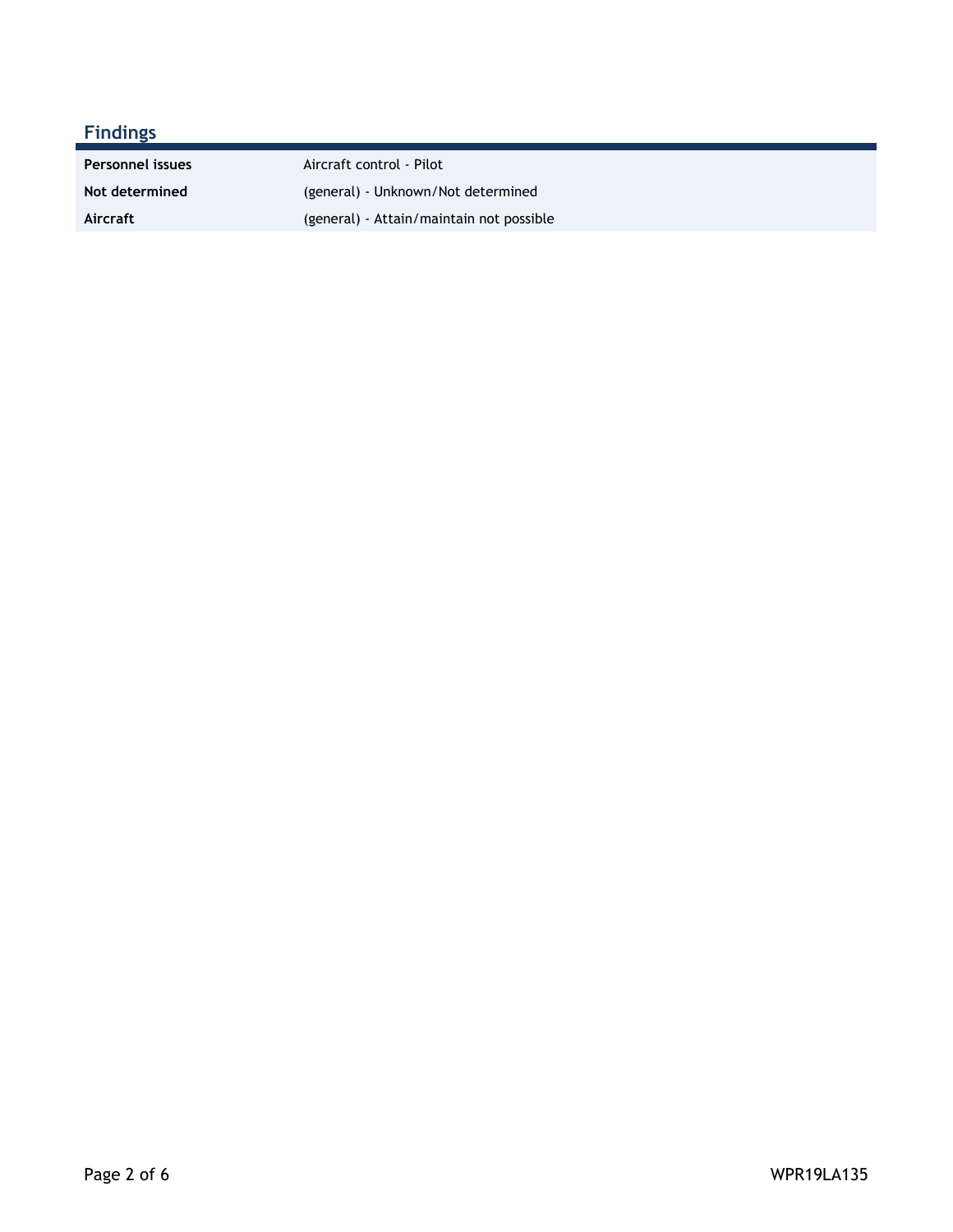### **Factual Information**

On May 4, 2019, about 0945 Pacific daylight time, a Bell 206B helicopter, N49643, was destroyed when it was involved in an accident near Oxnard, California. The pilot was seriously injured. The helicopter was operated as a Title 14 *Code of Federal Regulations* Part 133 aerial application flight.

The operator reported that this was the helicopters third flight of the day. However, this was the first paint material load of the day. As the pilot made his third pass over the greenhouses, he noticed that he was using more left cyclic to maintain level flight. He continued to spray in attempt to correct any load imbalances, however, the helicopter continued to lean further to the right. The pilot maneuvered away from the greenhouses. The helicopter's right turn continued to increase until it impacted the ground at about a 45-degree bank. A post impact fire ensued and completely consumed the helicopter.

The operator further reported that the helicopter was equipped with 2, 60-gallon mixture tanks mounted on each side of the aircraft. The tanks were connected through a transfer equalizing tube which fed a centrally located electric pump. The pump then sent the wash through the spray booms. The operator mentioned that they believe one of the mixture tanks stopped transferring, which would cause the helicopter to be imbalanced.

Postaccident examination of the helicopter did not reveal any anomalies with the helicopter, however, it was destroyed, and mostly consumed by impact and fire related damage.

| <b>History of Flight</b>   |                                    |
|----------------------------|------------------------------------|
| Maneuvering-low-alt flying | Inflight upset (Defining event)    |
| Maneuvering-low-alt flying | Collision with terr/obj (non-CFIT) |

#### **Pilot Information**

| Certificate:                     | Commercial; Flight instructor                                                                                                                                                                                                                      | Age:                              | 41, Male         |
|----------------------------------|----------------------------------------------------------------------------------------------------------------------------------------------------------------------------------------------------------------------------------------------------|-----------------------------------|------------------|
| Airplane Rating(s):              | None                                                                                                                                                                                                                                               | Seat Occupied:                    | Front            |
| <b>Other Aircraft Rating(s):</b> | Helicopter                                                                                                                                                                                                                                         | <b>Restraint Used:</b>            | 4-point          |
| Instrument Rating(s):            | Helicopter                                                                                                                                                                                                                                         | <b>Second Pilot Present:</b>      | No               |
| Instructor Rating(s):            | Helicopter                                                                                                                                                                                                                                         | <b>Toxicology Performed:</b>      | <b>No</b>        |
| <b>Medical Certification:</b>    | Class 2 Without<br>waivers/limitations                                                                                                                                                                                                             | Last FAA Medical Exam:            | January 23, 2019 |
| <b>Occupational Pilot:</b>       | Yes                                                                                                                                                                                                                                                | Last Flight Review or Equivalent: | February 2, 2018 |
| <b>Flight Time:</b>              | 4910 hours (Total, all aircraft), 2600 hours (Total, this make and model), 3910 hours (Pilot In<br>Command, all aircraft), 250 hours (Last 90 days, all aircraft), 80 hours (Last 30 days, all<br>aircraft), 5 hours (Last 24 hours, all aircraft) |                                   |                  |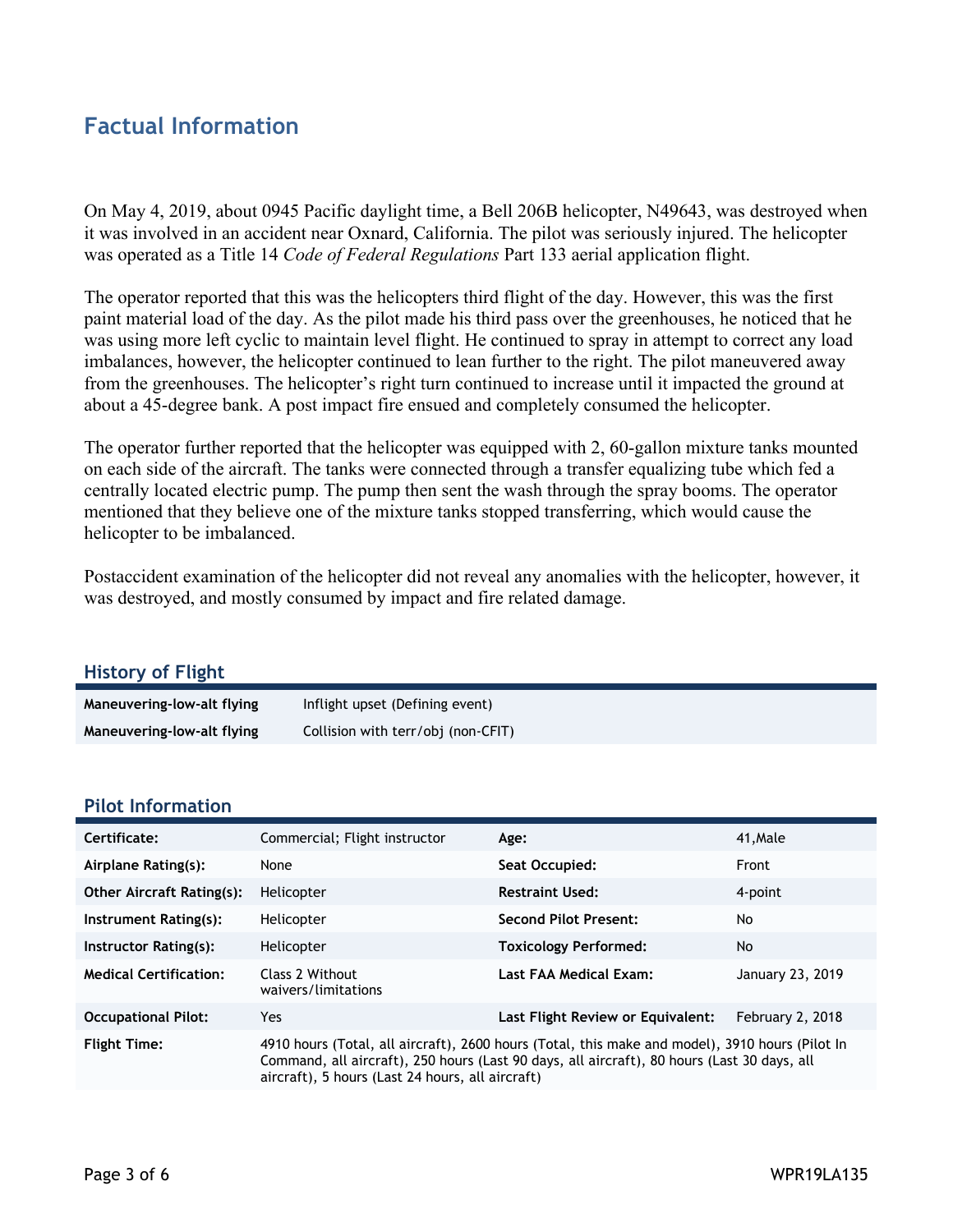## **Aircraft and Owner/Operator Information**

| Aircraft Make:                | Bell                                                           | <b>Registration:</b>                     | N49643                                                            |
|-------------------------------|----------------------------------------------------------------|------------------------------------------|-------------------------------------------------------------------|
| Model/Series:                 | 206 B                                                          | <b>Aircraft Category:</b>                | Helicopter                                                        |
| Year of Manufacture:          | 1975                                                           | <b>Amateur Built:</b>                    |                                                                   |
| Airworthiness Certificate:    | Restricted (Special)                                           | Serial Number:                           | 1813                                                              |
| Landing Gear Type:            | High skid                                                      | Seats:                                   | $\mathbf{1}$                                                      |
| Date/Type of Last Inspection: | March 21, 2019 100 hour                                        | Certified Max Gross Wt.:                 | 3350 lbs                                                          |
| Time Since Last Inspection:   | 66 Hrs                                                         | Engines:                                 | 1 Turbo shaft                                                     |
| Airframe Total Time:          | 20629 Hrs at time of accident                                  | <b>Engine Manufacturer:</b>              | Rolls Royce                                                       |
| ELT:                          | C126 installed, activated, did<br>not aid in locating accident | <b>Engine Model/Series:</b>              | 250 C-20B                                                         |
| <b>Registered Owner:</b>      |                                                                | <b>Rated Power:</b>                      | 420 Horsepower                                                    |
| Operator:                     |                                                                | <b>Operating Certificate(s)</b><br>Held: | Rotorcraft external load<br>(133), Agricultural aircraft<br>(137) |

### **Meteorological Information and Flight Plan**

| <b>Conditions at Accident Site:</b>     | Visual (VMC)                     | <b>Condition of Light:</b>                     | Day              |
|-----------------------------------------|----------------------------------|------------------------------------------------|------------------|
| <b>Observation Facility, Elevation:</b> | OXR, 44 ft msl                   | Distance from Accident Site:                   | 2 Nautical Miles |
| <b>Observation Time:</b>                | 09:51 Local                      | Direction from Accident Site:                  | $325^\circ$      |
| <b>Lowest Cloud Condition:</b>          | Clear                            | Visibility                                     | 8 miles          |
| Lowest Ceiling:                         | Overcast / 1500 ft AGL           | Visibility (RVR):                              |                  |
| Wind Speed/Gusts:                       | $3$ knots $/$                    | <b>Turbulence Type</b><br>Forecast/Actual:     | None / None      |
| <b>Wind Direction:</b>                  |                                  | <b>Turbulence Severity</b><br>Forecast/Actual: | N/A / N/A        |
| <b>Altimeter Setting:</b>               | 29.94 inches Hg                  | <b>Temperature/Dew Point:</b>                  | 16°C / 12°C      |
| <b>Precipitation and Obscuration:</b>   | No Obscuration; No Precipitation |                                                |                  |
| <b>Departure Point:</b>                 | Oxnard, CA (OXR)                 | Type of Flight Plan Filed:                     | Company VFR      |
| Destination:                            | Oxnard, CA (OXR)                 | <b>Type of Clearance:</b>                      | None             |
| <b>Departure Time:</b>                  | 09:40 Local                      | Type of Airspace:                              | Class D          |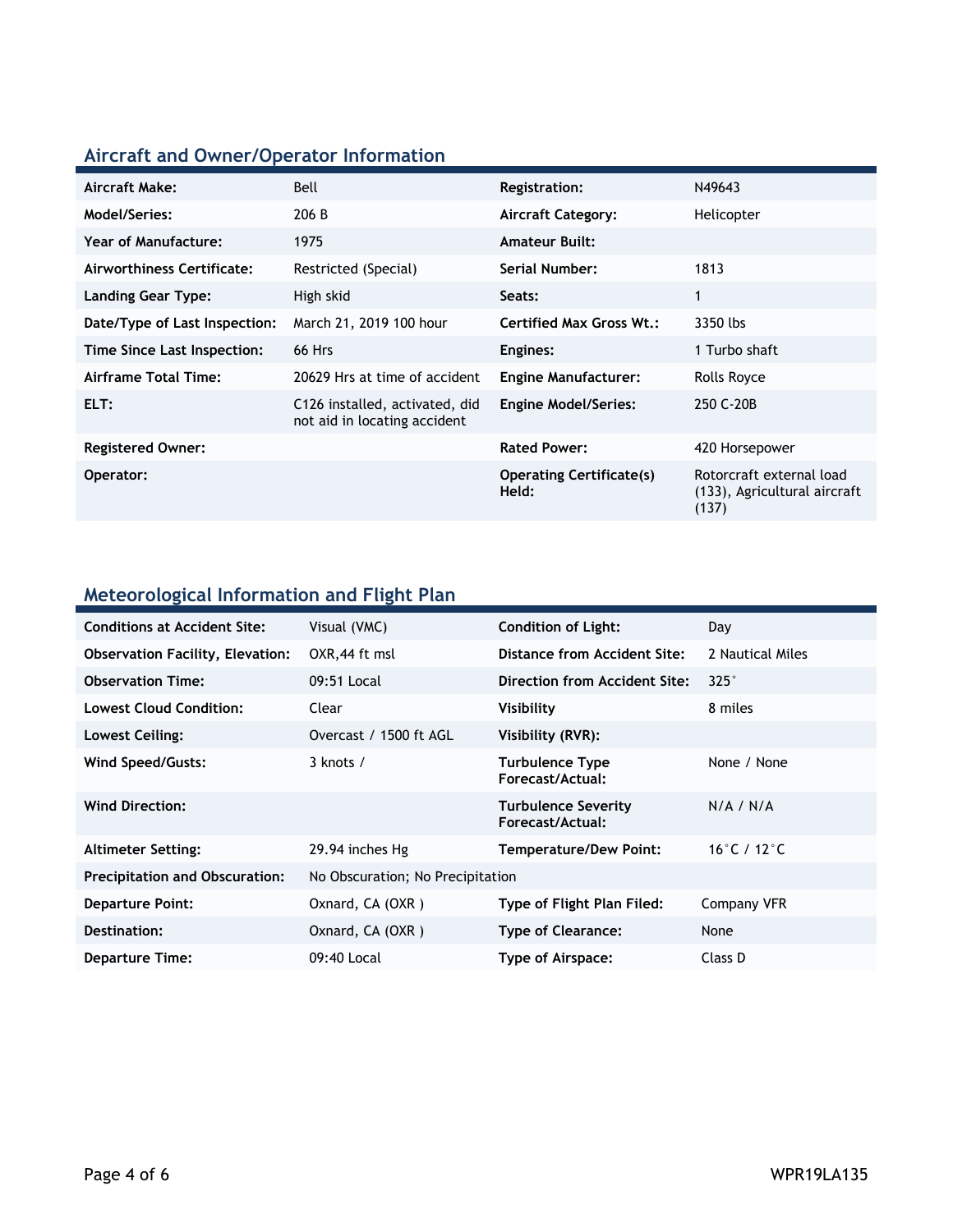### **Airport Information**

| Airport:                  | Oxnard Airport OXR | <b>Runway Surface Type:</b>                |      |
|---------------------------|--------------------|--------------------------------------------|------|
| <b>Airport Elevation:</b> | 44 ft msl          | <b>Runway Surface</b><br><b>Condition:</b> | Dry  |
| Runway Used:              |                    | IFR Approach:                              | None |
| Runway<br>Length/Width:   |                    | <b>VFR Approach/Landing:</b>               | None |

### **Wreckage and Impact Information**

| Crew Injuries:          | Serious | Aircraft Damage:              | Substantial                 |
|-------------------------|---------|-------------------------------|-----------------------------|
| Passenger<br>Injuries:  |         | <b>Aircraft Fire:</b>         | On-ground                   |
| <b>Ground Injuries:</b> | N/A     | Aircraft<br><b>Explosion:</b> | None                        |
| <b>Total Injuries:</b>  | Serious | Latitude,<br>Longitude:       | 34.220275, -119.223892(est) |

# **Administrative Information**

| Investigator In Charge (IIC):               | Link, Samantha                                              |                        |  |
|---------------------------------------------|-------------------------------------------------------------|------------------------|--|
| <b>Additional Participating</b><br>Persons: | Ivan Salazar; Federal Aviation Administration; Van Nuys, CA |                        |  |
| <b>Original Publish Date:</b>               | April 1, 2022                                               | Investigation Class: 3 |  |
| Note:                                       | The NTSB did not travel to the scene of this accident.      |                        |  |
| <b>Investigation Docket:</b>                | https://data.ntsb.gov/Docket?ProjectID=99393                |                        |  |